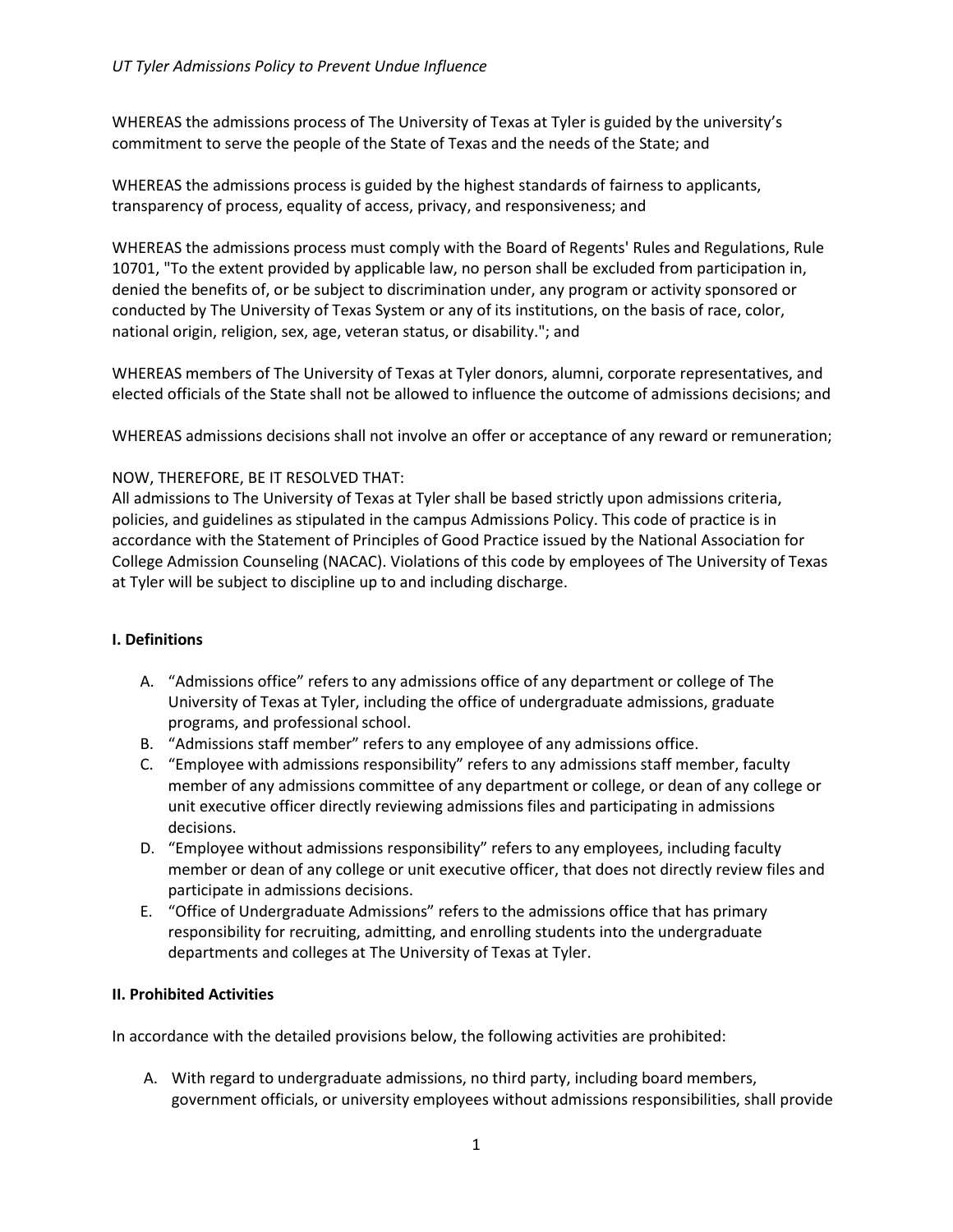unsolicited letters of recommendation, or communicate with Office of Undergraduate Admissions staff members or employees with admissions responsibility regarding any applicant file. Outside inquiries must follow the Family Educational Rights and Privacy Act (FERPA) with respect to the privacy of student education records.

B. With regard to graduate and professional school admissions, third-party communications, including those from board members, government officials, or university employees without admissions responsibilities are also prohibited; however, third parties may participate by composing formal letters of recommendation, if such letters are permitted or required, and if the third party is in a relevant academic or professional field and has personal knowledge of particular candidates. In such instances, the third party may communicate with employees with admissions responsibility regarding particular candidates. Outside inquiries must follow the Family Educational Rights and Privacy Act (FERPA) with respect to the privacy of student education records.

# **III. Unsolicited Expressions of Support**

- A. Office of Undergraduate Admissions
	- 1. The purported sponsorship or unsolicited expression of support of an applicant to any department or college of The University of Texas at Tyler by any individual shall not be considered in any admissions decision concerning that applicant made by the Office of Undergraduate Admissions.
	- 2. No record of any purported sponsor or supporter shall be retained in any applicant's file. Presently, the Office of Undergraduate Admissions neither requires nor accepts letters of recommendation as part of the admissions process. Any correspondence by or with such sponsor or supporter, whether by letter, email communication, telephone communication, or any other oral, electronic, or written communication, shall be logged by the admissions officer receiving such communication and the substance of such communication will not be considered or retained for further review.
- B. Graduate and Professional Schools
	- 1. If any graduate program or professional school requires or permits applicants to forward formal letters of recommendation as part of the admissions process, third-party recommenders may participate in that formal recommendation process.
	- 2. In addition, any graduate program or professional school may engage in customary solicited or unsolicited conversations with experts in the relevant academic or professional field and with personal knowledge of particular candidates to that graduate or professional school to determine the likelihood of success of those candidates to a particular course of study.
	- 3. Unsolicited correspondence by or with a sponsor or supporter who is not in a related academic or professional field will not be retained in an applicant's file. Communication, whether by letter, email, telephone, or any other oral, electronic, or written format, shall be logged by the admissions officer receiving such communication and the substance of such communication will not be considered in admission decisions.
	- 4. Additionally, under no circumstance may a university employee with no personal knowledge of a candidate in the relevant academic or professional environment attempt to sponsor an applicant by communicating directly with any admissions staff member either informally or through the formal process of sending a letter of recommendation.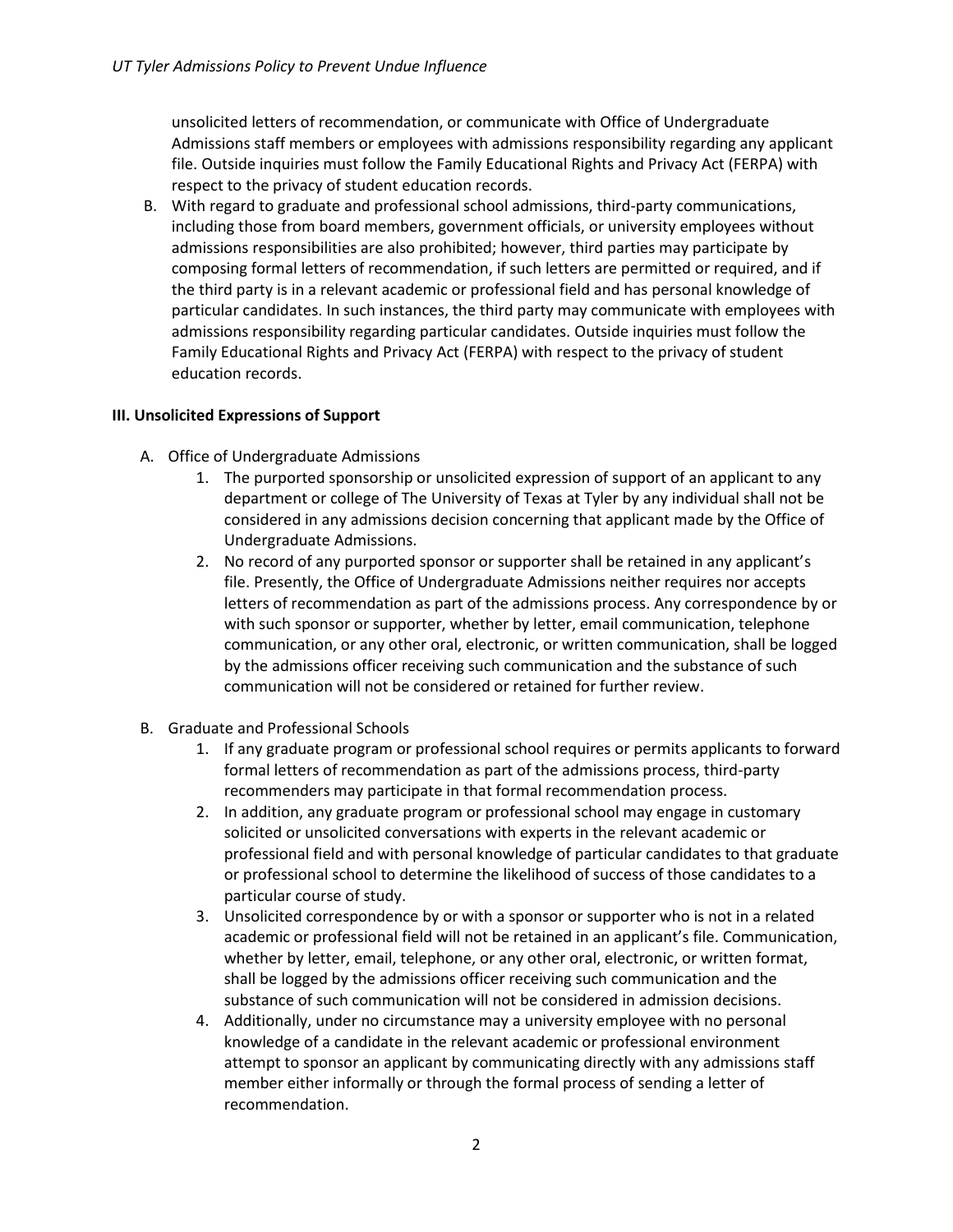#### **IV. Admissions Denial Appeal Process**

- A. The Office of Undergraduate Admissions
	- 1. Students may appeal their admission decision by completing an *application for appeal of an admission decision*. This form is published on The University of Texas at Tyler website, and may be submitted anytime year round. The appeal should include any supporting documentation that proves extenuating circumstances that may have caused academic decline. Letters of support and recommendation may be submitted along with the appeal, and will be considered during the official appeal committee review. The Admissions Appeal Committee is comprised of 3 or more admissions staff members, who will consider the circumstances identified by the student, the supporting documentation, academic history, and educational success potential. All denied appeals will be sent to the University Admissions/Recruitment and Retention Committee for a second and final decision.
	- 2. The University Admissions/Recruitment and Retention Committee is appointed yearly by the administration, and includes representatives from multiple offices, including faculty and academic administrators. This committee reviews and recommends appropriate changes to undergraduate admissions policies and procedures, and reviews admissions appeals that have been previously denied by the Admissions Appeal Committee. The committee strives to maintain independence and make decisions without undue external influence. Therefore, committee members are asked to disclose any conflict of interest arising from personal knowledge or connections with the candidates, or other persons of influence who may be otherwise identifiable to the Admissions Committee.
- B. Graduate and Professional Schools
	- 1. Applicants denied admission to a graduate or professional program may appeal the decision within five days of receiving the admission decision. The appeal must be based on the grounds that the denial was a violation of the admissions policy and procedure or that the applicant's application was not evaluated in accordance with the criteria for admission set forth by the intended graduate program/department or professional school. Denials to graduate or professional programs with restricted admissions based on their capacity to effectively serve students may not be appealed.
	- 2. Students may appeal their admission decision by completing an application for appeal of an admission decision. This form is published on The University of Texas at Tyler website. The appeal should include any supporting documentation that supports the appeal.
	- 3. Any appeal of an admission decision to a graduate program shall be submitted in writing to the advisor for the program. The advisor shall have 10 work days to respond in writing to the appeal. If the applicant is not satisfied with the decision, he or she may appeal in writing to the chairperson of the department. The chairperson shall respond in writing within 10 work days. The next level of appeal is the dean of the college in which the program is located. The dean will respond in writing within 10 work days of receiving the appeal. The final level of appeal will be the Admission Appeal Subcommittee of the Graduate Council. The subcommittee will respond in wiring within 10 work days of receiving the appeal.
	- 4. Any appeal of an admission decision to a professional program shall be submitted in writing to respective program's Office of the Dean. The Dean, or designee, shall have 10 work days